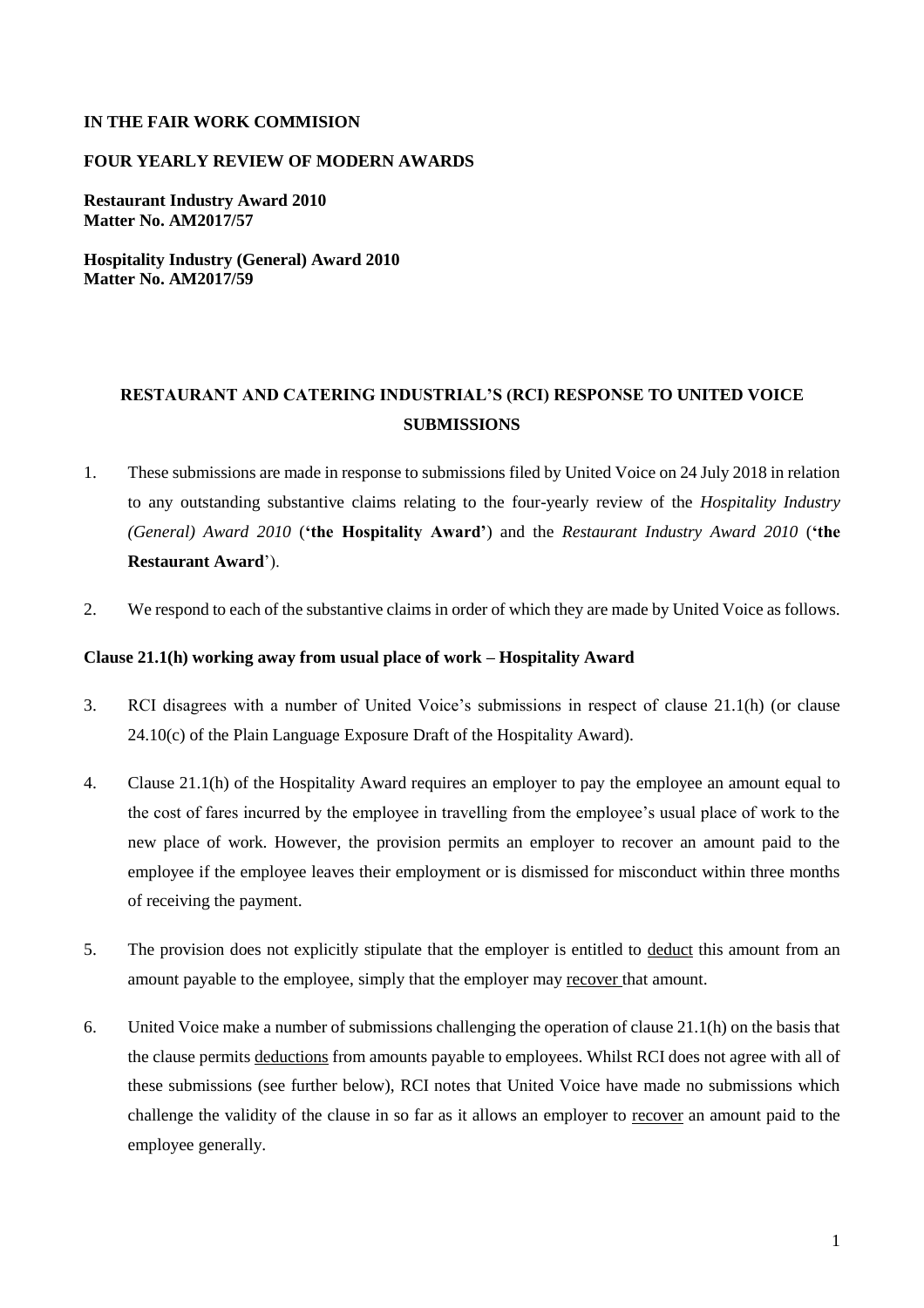- 7. RCI therefore submits that even if the Commission agrees with United Voice's submissions in respect of the operation of the law regarding deductions from amounts payable to employees, this should not affect the validity of clause 21.1(h).
- 8. Turning to United Voice's specific submissions in respect of deductions from amounts payable to employees, United Voice submit that clause 21.1(h) is problematic because of the operation of section 326 of the *Fair Work Act 2009* (Cth) (**'the Act'**).
- 9. RCI notes that section 326(1) of the Act provides that a modern award has no effect to the extent that it provides for a deduction from an amount that is payable to an employee in relation to the performance of work, if the deduction is: (a) directly or indirectly for the benefit of the employer or a party related to the employer; and (b) unreasonable in the circumstances.
- 10. Section 326(2) of the Act provides that the regulations may prescribe circumstances in which a deduction or payment referred to in subsection (1) is or is not reasonable. RCI notes that the circumstances outlined in Regulation 2.12 of the *Fair Work Regulations 2009* (Cth) (**'the Regulations'**) are non-exhaustive.
- 11. On the question of reasonableness, RCI's view is that it is not reasonable or expected that employers cover the cost of travel to and from work for its employees. Clause 21.1(h) (or clause 24.10(c) of the Plain Language Exposure Draft of the Hospitality Award) provides an employee a benefit of being reimbursed for travel costs where employees work more than 80km away from their usual place of work. RCI submits that it is not unreasonable for an employer to be entitled to recover these costs if the employee subsequently leaves employment within a short time of receiving such a benefit.
- 12. RCI also disagrees with United Voice's submission that clause 21.1(h) is problematic in light of section 139 of the Act. Section 139(g) states that modern awards may include terms about matters including "*(g) allowances, including for any of the following: (i) expenses incurred in the course of employment;".* RCI considers it is implicit that this means modern awards can include terms that deal with all matters relating to allowances, including when they may be recovered (or deducted) from amounts paid to an employee.
- 13. This view is supported by the operation of section 326 of the Act which deals with when deductions from amounts payable to employees have no effect. Clearly then, the Act envisages that modern awards may, in some circumstances, include terms dealing with deductions from amounts payable to employees.

## **Increase in Tool Allowance – Hospitality Award and Restaurant Award**

14. RCI opposes the claim to increase the amount of the tool allowance in clause 21.1(b)(i) of the Hospitality Award and clause 24.3(a) of the Restaurant Award. United Voice have not advanced any evidence to demonstrate that employees are being disadvantaged by the current amount of the tool allowance.